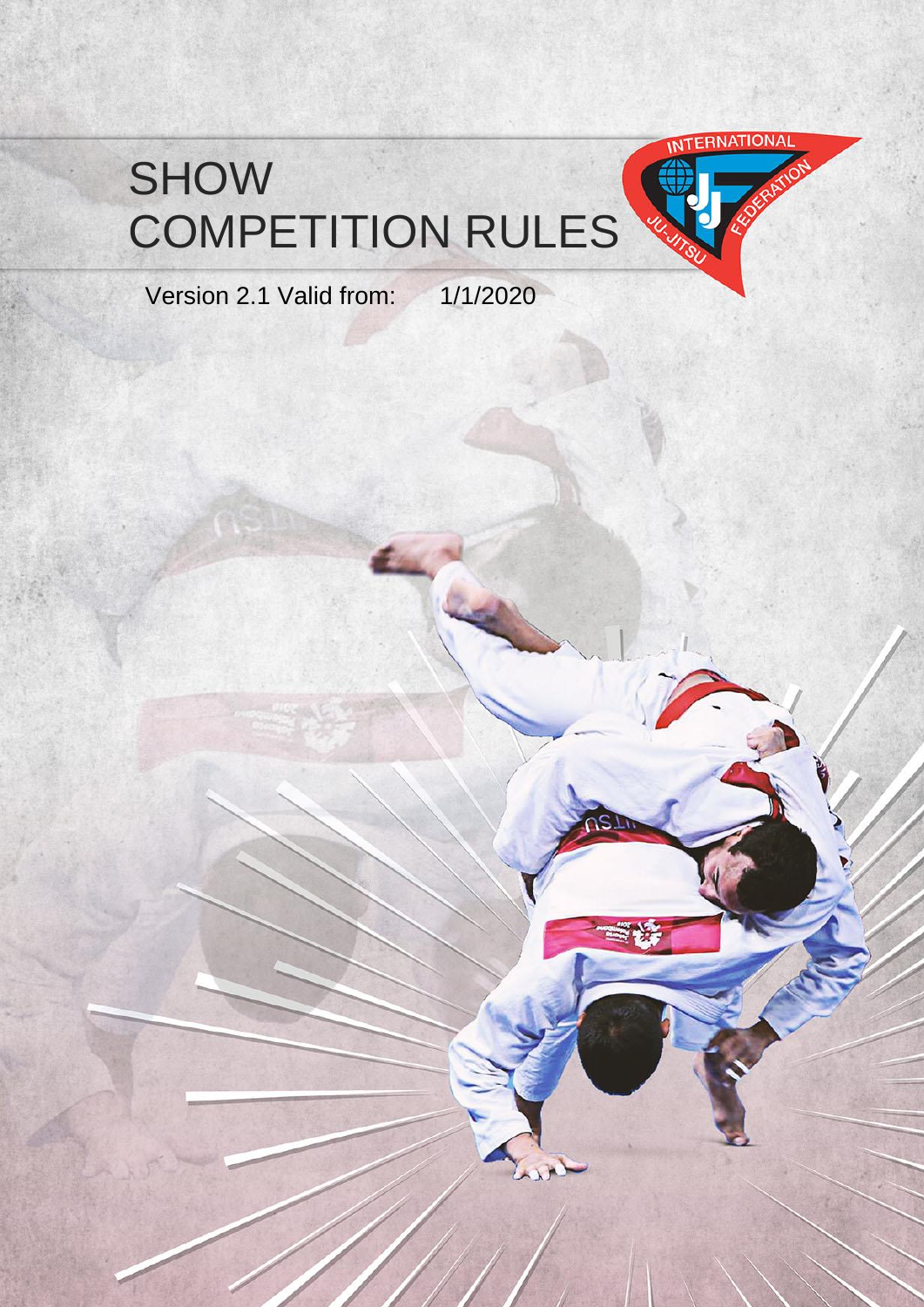

# **History of this document**

## Responsible:

Headquarters Abu Dhabi

e-mail: mail[at]jjif.org

P.O. Box 110006

Abu Dhabi, United Arab Emirates

| Version | Changes                       |                                  |
|---------|-------------------------------|----------------------------------|
| 1.0     | Initialization                | September 1 <sup>st</sup> , 2015 |
| 2.0     | Changes by the Congress 2018  | January 1st, 2019                |
| 2.2     | Adding of $6 - by TC$         | August 1 <sup>st</sup> 2019      |
| 2.1     | Adaptions by the Session 2019 | January 1 <sup>st</sup> , 2020   |

# **Table of contents**

| 2            |     |  |  |  |
|--------------|-----|--|--|--|
|              | 2.1 |  |  |  |
| $\mathbf{3}$ |     |  |  |  |
|              | 3.1 |  |  |  |
|              |     |  |  |  |
| 4            |     |  |  |  |
|              |     |  |  |  |
|              | 4.2 |  |  |  |
| 5            |     |  |  |  |
| 6            |     |  |  |  |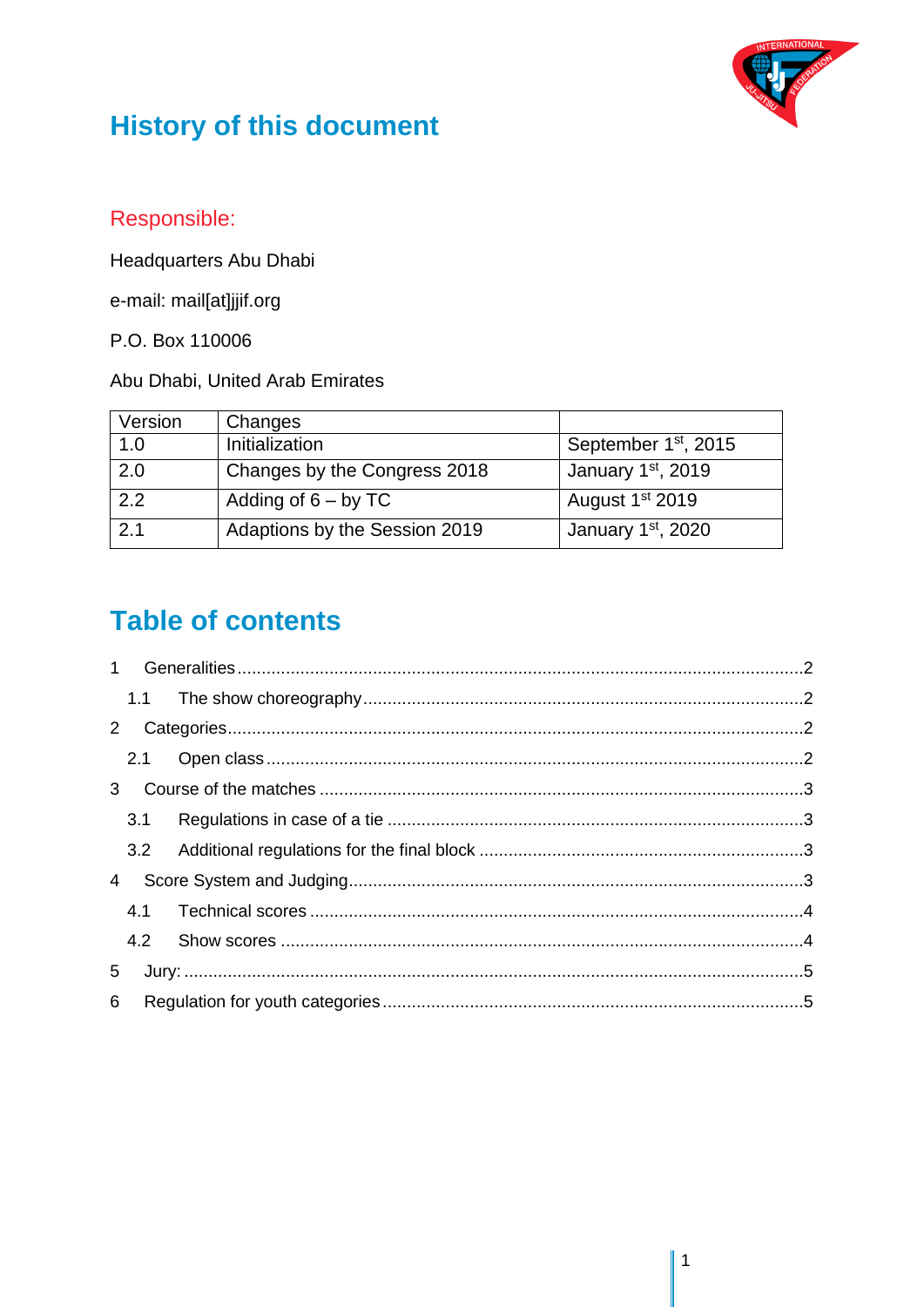

## <span id="page-2-0"></span>**1 Generalities**

The JJIF-Show System is aimed at presenting a free choreography of defence actions of one athlete against attacks from another athlete of the same team.

The System will be organized according to the JJIF Organization and Sporting Code.

The team can use objects (max. two (2) items), which support the idea of the show. The objects can be used for attacks and defence (to defend maximum 50% of the attacks). 1

## <span id="page-2-1"></span>1.1 The show choreography

Even though the choreography can be freely chosen by the team, it shall contain sequences of attacks and defences.

The team is free to choose minimum six (6) attacks from the Duo series. There shall be minimum two (2) attacks from each series (Duo competition rules, Section  $6)^2$ . The other attacks can be chosen free. Every attack may be carried out right-handed or left-handed, at the free choice of the team. The same is valid for the respective position of the feet.

The defence part must contain minimum two (2) atemi, two (2) traditional budo throws and two (2) locks or strangulations. Choreography and additional actions are allowed, and attacks can be prepared by pre-attacks such as pushing, atemi, pulling.

The defence action is completely at the defender's choice, as well the respective roles or the change of the roles as attacker and defender.

## <span id="page-2-2"></span>**2 Categories**

The categories, as defined in the JJIF Organization and Sporting Code 1.3.2.1 shall be applied.

### <span id="page-2-3"></span>2.1 Open class

Additional to the regular categories, the organization of an "Open Class" is possible. Here, a team with two (2) to four (4) athletes will compete against another team. Those teams can be formed in agreement with JJIF Organization and Sporting Code 1.3.2.1

<sup>1</sup> For reasons of safety, the objects shall be made from unbreakable material, like plastic, wood or soft fabric. Objects made from glass shall only be allowed if they are made from safety glass.

<sup>2</sup> For U16 and younger, it is not allowed to use weapons.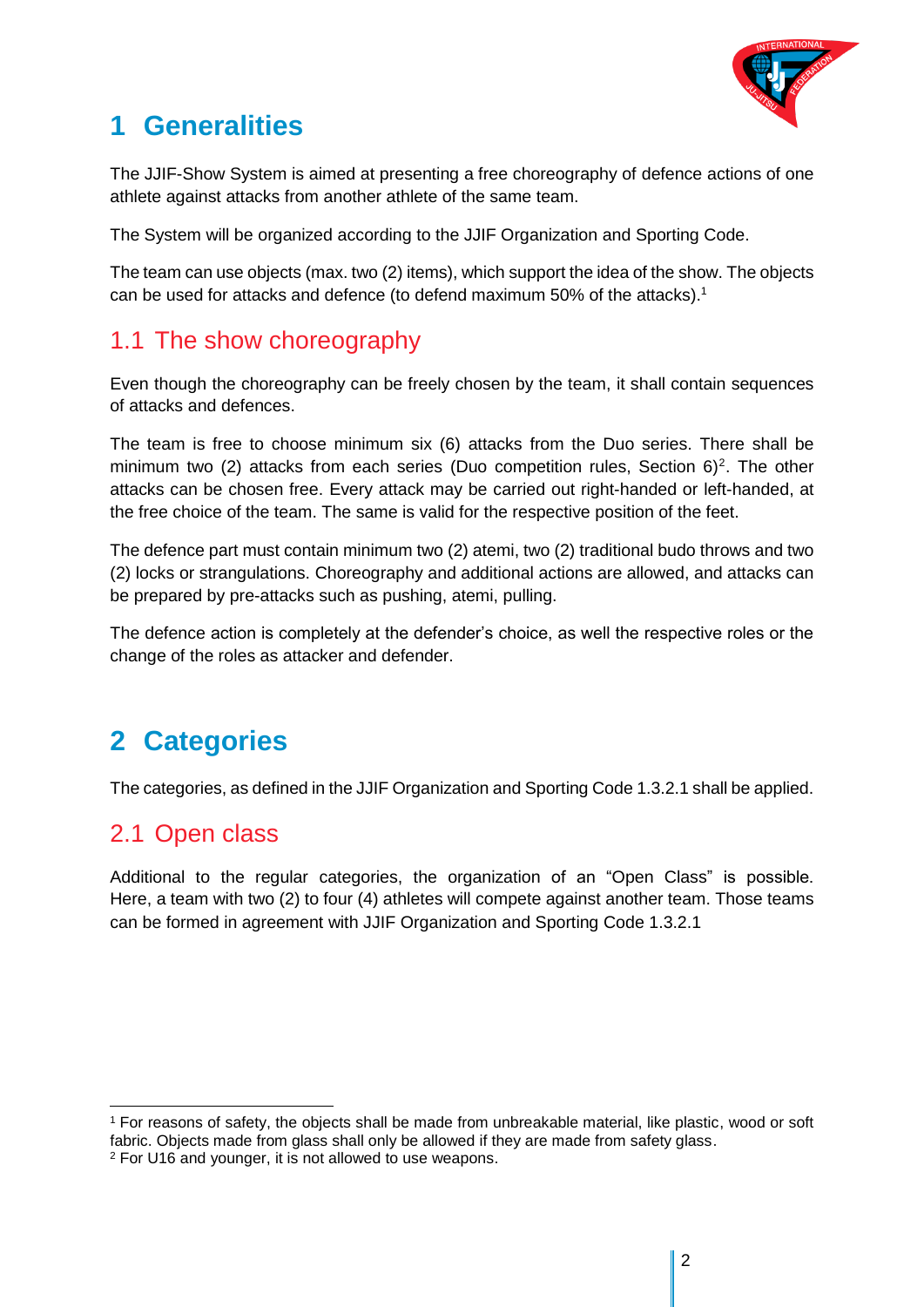

## <span id="page-3-0"></span>**3 Course of the matches**

The fight order will be determined based on the draw "List and final four", as described in the JJIF Organization and Sporting Code under Section 4.4.5.

The athletes shall wear a red competition belt.

At the sign of the Mat-referee (MR), the couple will make a standing bow to the Mat-referee. The demonstration starts when the MR announces "Hajime".

The maximum time for the demonstration is two (2) minutes, the minimum time is 1.30 minutes. The greeting ceremony shall not be included in this time limit.

The scores of the presentation will be given by the jury after the complete presentation. Upon the Mat-Referee's command "Technical Score - Hantai" and "Show Score - Hantai", they hold their respective score table over their head.

After all demonstrations of the elimination round, the four (4) teams with the highest points go to the final round to compete for  $1^{st}$ ,  $2^{nd}$  and  $3^{rd}$  places, as described in the JJIF Organization and Sporting Code.

In case less than four (4) athletes enter the category there will be only a final block. In case five (5) or less athletes enter the category only one (1) bronze medal shall be given instead of two (2). Then will only be the best 3 in the final block.

## <span id="page-3-1"></span>3.1 Regulations in case of a tie

If the ranking determined by the given points shows a tie (total points are equal), the technical score is deciding which team will be higher ranked. This will be applied in the elimination, as well as in the final round.

If the technical points are equal too, the affected teams perform a "challenge round" of 30 seconds, with different elements at their choice. After this the jury must make a ranking of those teams.

#### <span id="page-3-2"></span>3.2 Additional regulations for the final block

In case the organization permits, the use of music shall be allowed for the final block performance.

# <span id="page-3-3"></span>**4 Score System and Judging**

There are 2 different scores awarded in the Show system: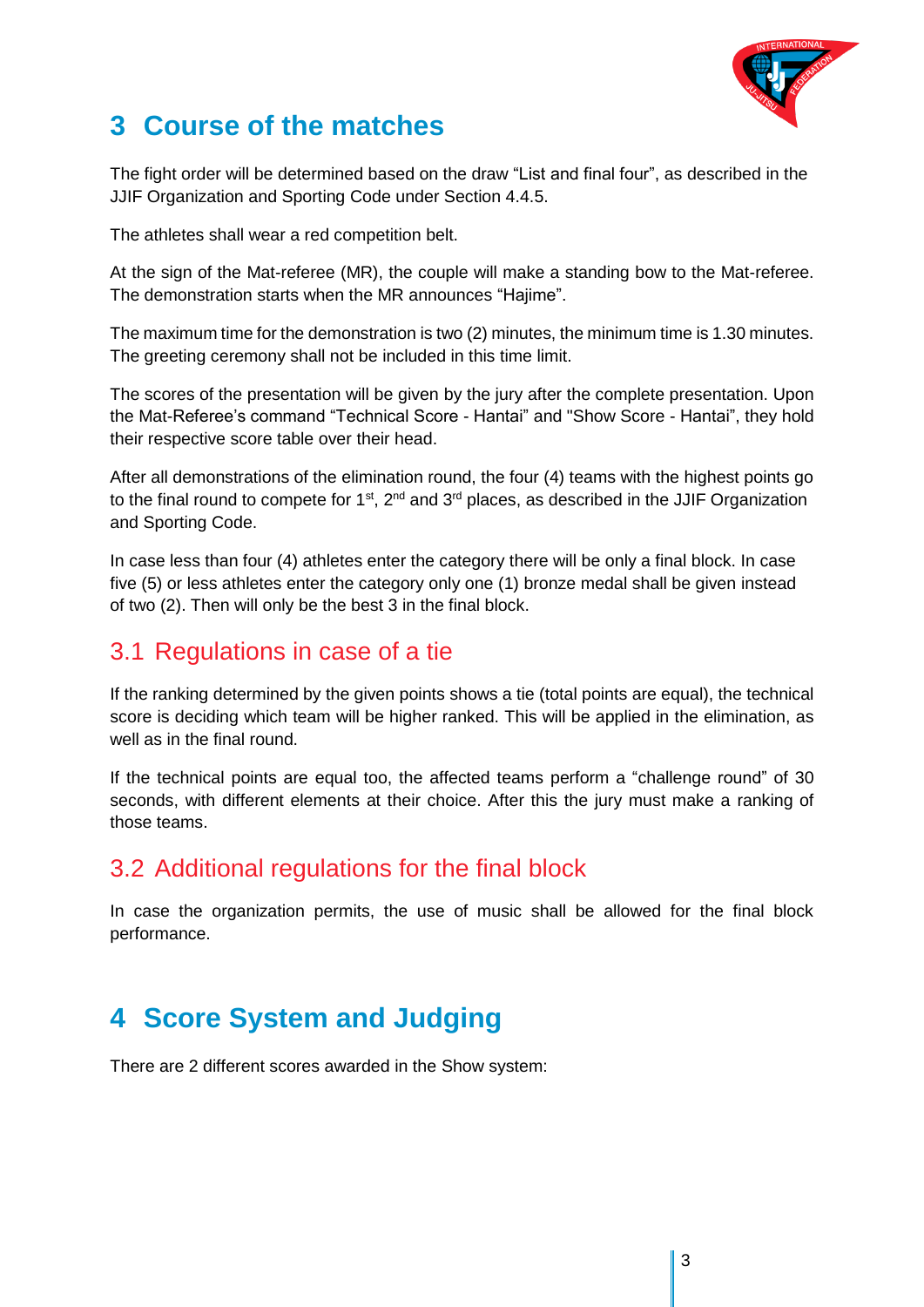

- Technical scores: which take into account the execution of Ju-Jitsu techniques
- Show scores: shall take into account aesthetics, story and creativity, variety, time-limit and choreography.

The scores are given from 0 to 10 with 1/2 number interval.

#### <span id="page-4-0"></span>4.1 Technical scores

Both the attack and the defence shall be executed in a technical clear way. Although spectacular techniques are allowed, the execution must follow the principles of martial art, logical continuation and biomechanics.

The technical scores shall take into account the execution of all martial art techniques, such as atemi (strikes, punches, and kicks), throws and take downs, locks, chokes and ground techniques. The score shall be given according to the following criteria:

- **Biomechanical logic** The techniques must be executed and connected in a biomechanical logical way. Throws and take-downs shall include breaking the opponents balance and must force them to move.
- **Control**  Obvious and clear control at the end of each defence sequence. Proper defence<sup>3</sup> of the weapons. Safe and adequate use of the additional item(s).
- **Effectiveness** Techniques must be powerful, but with good control.
- **Speed** A logical speed flow of the attacks, as well as of the defensive techniques.
- **Powerful attack**<sup>4</sup>- Give more importance to the attack and to the first part of the defence.

#### <span id="page-4-1"></span>4.2 Show scores

The show aspect shall be judged based on the following principles:

- **Aesthetics** Attractive Martial Art presentation, including spectacular budo techniques, acrobatics, slow motion, etc.
- **Story & creativity** Show idea and the logic within the story of the show. The show should build up using martial arts. Unnecessary acting should be avoided.
- **•** Variety<sup>5</sup> Variation of the shown techniques and the inclusion of the additional item.
- Time limit Difference from the given time<sup>6</sup>.
- **Choreography<sup>7</sup>** Fitting to the chosen music.

<sup>3</sup> Avoid being hit or cut by the weapon.

<sup>4</sup> **0.5 Points** reduction in case the minimum number of attacks is not shown

<sup>5</sup> **1 Point** reduction for more than 2 items.

<sup>6</sup> **1 Point** reduction if the show is not finished in time.

<sup>7</sup> Only in final block, if applied.